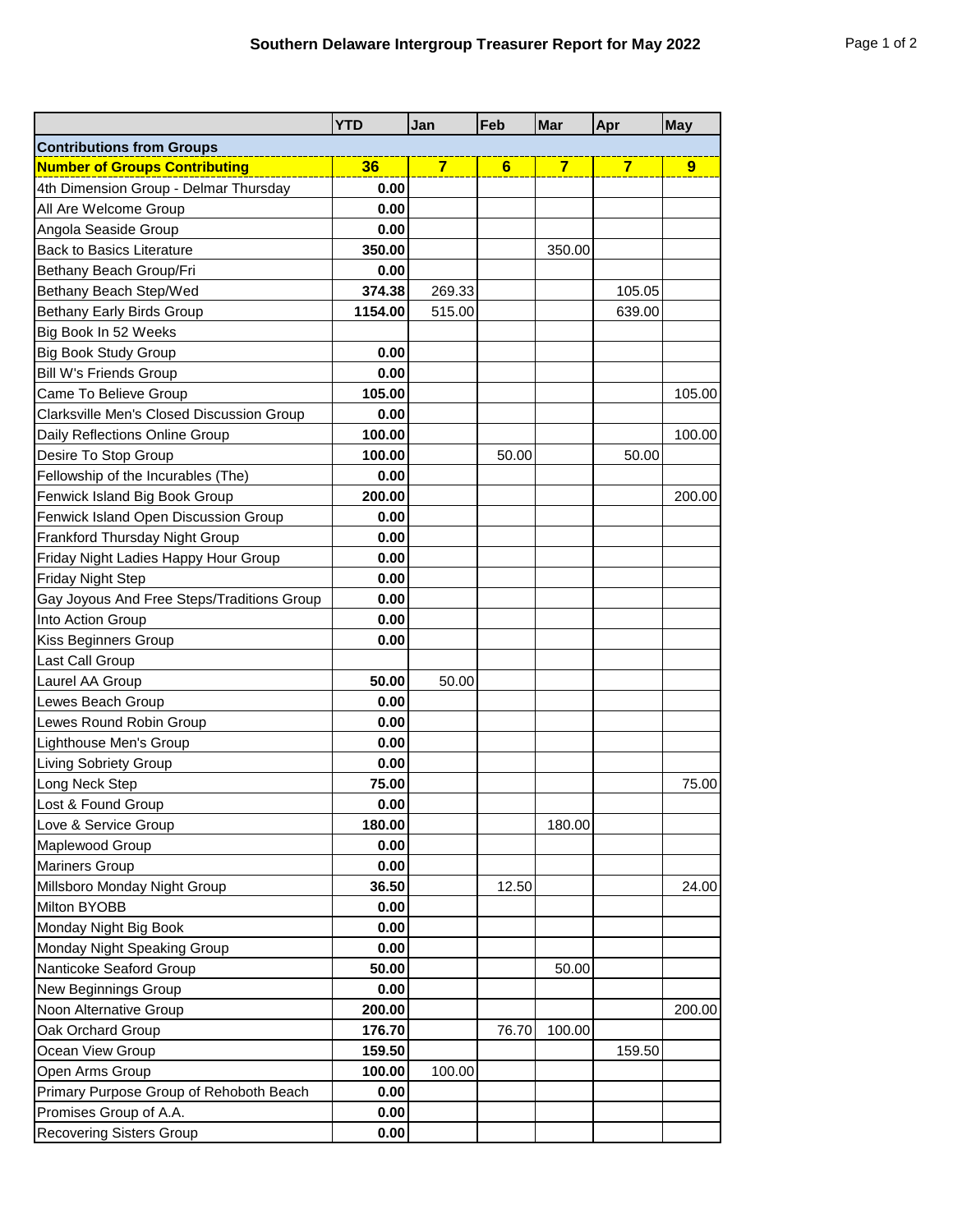|                                             | <b>YTD</b> | Jan                                                               | Feb    | Mar    | Apr    | <b>May</b> |
|---------------------------------------------|------------|-------------------------------------------------------------------|--------|--------|--------|------------|
| <b>Contributions from Groups</b>            |            |                                                                   |        |        |        |            |
| Rehoboth Beach Group                        | 0.00       |                                                                   |        |        |        |            |
| Rehoboth Beach Sunday Group                 | 0.00       |                                                                   |        |        |        |            |
| Rehoboth Womens Discussion Group (Thurs)    | 0.00       |                                                                   |        |        |        |            |
| Roxanna Step Group                          | 30.00      | 30.00                                                             |        |        |        |            |
| Seaford High Noon Group                     | 0.00       |                                                                   |        |        |        |            |
| Seaside Acceptance Group                    | 0.00       |                                                                   |        |        |        |            |
| <b>Shore Serenity Group</b>                 | 0.00       |                                                                   |        |        |        |            |
| Sisters of Sobriety Group                   | 0.00       |                                                                   |        |        |        |            |
| Spiritual Awakening                         | 240.00     |                                                                   | 240.00 |        |        |            |
| Step It up Group                            | 0.00       |                                                                   |        |        |        |            |
| Steps to Freedom Big Book                   | 198.00     | 92.00                                                             |        |        | 106.00 |            |
| <b>Steps To Sobriety Group</b>              | 0.00       |                                                                   |        |        |        |            |
| Straight from Twelve & Twelve Group, Milton | 0.00       |                                                                   |        |        |        |            |
| Sunday Night Fresh Start Group              | 0.00       |                                                                   |        |        |        |            |
| Sunlight Of The Spirit Group                | 110.00     |                                                                   | 110.00 |        |        |            |
| Surrender To Win Group                      | 46.17      |                                                                   |        | 46.17  |        |            |
| Terra Firma Big Book                        | 50.00      |                                                                   |        |        |        | 50.00      |
| Thursday 11th Step Group                    | 0.00       |                                                                   |        |        |        |            |
| Tues/Thursday On 54 Group                   | 0.00       |                                                                   |        |        |        |            |
| Tuesday Morning Women's Group               | 50.00      |                                                                   |        |        |        | 50.00      |
| <b>Uncut Group</b>                          | 0.00       |                                                                   |        |        |        |            |
| Wake Up Call Group                          | 490.74     |                                                                   | 186.62 | 96.62  | 127.50 | 80.00      |
| We Are Not Saints                           | 0.00       |                                                                   |        |        |        |            |
| <b>WE Group</b>                             | 0.00       |                                                                   |        |        |        |            |
| Williamsville Group                         | 0.00       |                                                                   |        |        |        |            |
| Women's 3-7-11 Group                        | 0.00       |                                                                   |        |        |        |            |
| Women's 6th & 7th Step Group                | 110.00     | 60.00                                                             |        |        | 50.00  |            |
| Women's AA Big Book Study Group             | 68.75      |                                                                   |        | 68.75  |        |            |
| Young People's Alternative Group            | 0.00       |                                                                   |        |        |        |            |
| <b>Group Contribution Total</b>             |            | $$4,804.74$ $$1,116.33$ $$675.82$ $$891.54$ $$1,237.05$ $$884.00$ |        |        |        |            |
| <b>Non Group Contributions</b>              |            |                                                                   |        |        |        |            |
| As Bill Sees It Lewes                       | 0.00       |                                                                   |        |        |        |            |
| Longneck Faith and Hope                     | 0.00       |                                                                   |        |        |        |            |
| Midway Closed Discussion                    | 0.00       |                                                                   |        |        |        |            |
| Milford Back to Basics                      | 0.00       |                                                                   |        |        |        |            |
| Real Alcoholics                             | 0.00       |                                                                   |        |        |        |            |
| Serenity Cool Spring                        | 0.00       |                                                                   |        |        |        |            |
| We Are Not Saints/Thursday                  | 0.00       |                                                                   |        |        |        |            |
| <b>Wednesday Beginners Online</b>           | 0.00       |                                                                   |        |        |        |            |
| Wednesday Night Discussion                  | 0.00       |                                                                   |        |        |        |            |
| <b>Total</b>                                | \$0.00     | \$0.00                                                            | \$0.00 | \$0.00 | \$0.00 | \$0.00     |
| <b>Other Contributions</b>                  |            |                                                                   |        |        |        |            |
| <b>Individual Anonymous Contributions</b>   | 0.00       |                                                                   |        |        |        |            |
| <b>Other Contributions</b>                  | 0.00       |                                                                   |        |        |        |            |
| <b>Other Contributions</b>                  | 0.00       | 0.00                                                              | 0.00   | 0.00   | 0.00   | 0.00       |
| <b>Total Contributions</b>                  |            | \$4,804.74 \$1,116.33 \$675.82 \$891.54 \$1,237.05 \$884.00       |        |        |        |            |